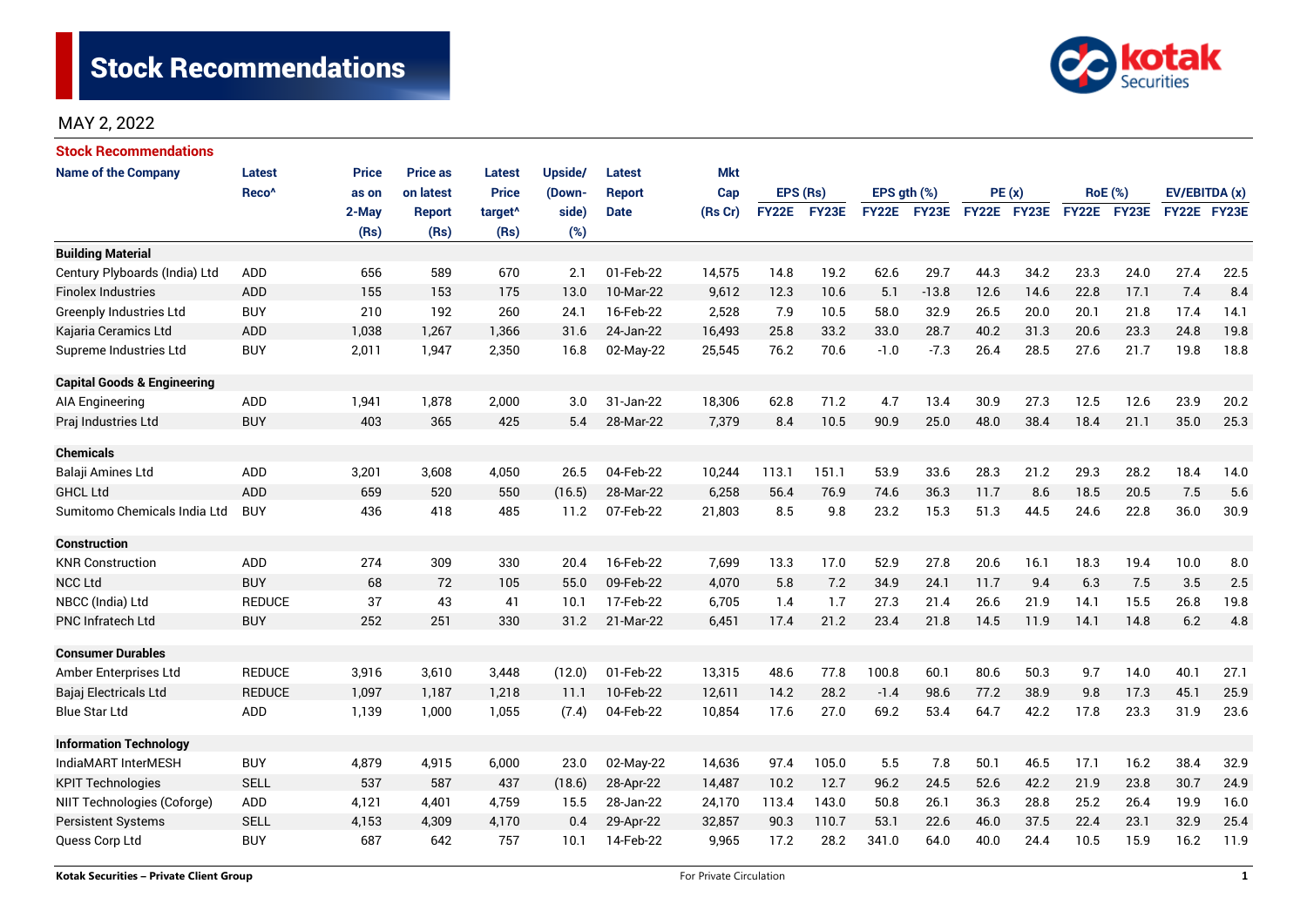

| <b>Stock Recommendations</b>       |                   |              |                 |                     |         |               |            |              |          |              |             |             |       |             |                |             |               |  |
|------------------------------------|-------------------|--------------|-----------------|---------------------|---------|---------------|------------|--------------|----------|--------------|-------------|-------------|-------|-------------|----------------|-------------|---------------|--|
| <b>Name of the Company</b>         | Latest            | <b>Price</b> | <b>Price as</b> | <b>Latest</b>       | Upside/ | Latest        | <b>Mkt</b> |              |          |              |             |             |       |             |                |             |               |  |
|                                    | Reco <sup>^</sup> | as on        | on latest       | <b>Price</b>        | (Down-  | <b>Report</b> | Cap        |              | EPS (Rs) |              | EPS gth (%) |             | PE(x) |             | <b>RoE</b> (%) |             | EV/EBITDA (x) |  |
|                                    |                   | 2-May        | <b>Report</b>   | target <sup>^</sup> | side)   | <b>Date</b>   | (Rs Cr)    | <b>FY22E</b> | FY23E    | <b>FY22E</b> | FY23E       | FY22E FY23E |       | FY22E FY23E |                | FY22E FY23E |               |  |
|                                    |                   | (Rs)         | (Rs)            | (Rs)                | (%)     |               |            |              |          |              |             |             |       |             |                |             |               |  |
| <b>Metals &amp; Mining</b>         |                   |              |                 |                     |         |               |            |              |          |              |             |             |       |             |                |             |               |  |
| <b>MOIL Ltd</b>                    | <b>BUY</b>        | 175          | 170             | 215                 | 22.6    | 18-Feb-22     | 4,673      | 14.5         | 16.4     | 95.9         | 13.1        | 12.1        | 10.7  | 11.5        | 12.2           | 6.0         | 4.6           |  |
| APL Apollo Tubes Ltd               | <b>BUY</b>        | 1,027        | 820             | 980                 | (4.5)   | 28-Jan-22     | 25,664     | 21.0         | 27.0     | $-27.6$      | 28.6        | 48.9        | 38.0  | 26.7        | 26.8           | 28.2        | 22.4          |  |
| Oil & Gas                          |                   |              |                 |                     |         |               |            |              |          |              |             |             |       |             |                |             |               |  |
| Chennai Petroleum Corp             | <b>BUY</b>        | 307          | 255             | 176                 | (42.7)  | 29-Apr-22     | 4,574      | 90.8         | 71.2     | 424.9        | $-21.6$     | 3.4         | 4.3   | 58.4        | 30.2           | 5.0         | 5.4           |  |
| <b>Gujarat Gas</b>                 | ADD               | 496          | 660             | 734                 | 47.9    | 10-Feb-22     | 34,142     | 18.7         | 26.7     | 0.5          | 42.8        | 26.5        | 18.6  | 24.3        | 27.3           | 16.2        | 11.7          |  |
| <b>MRPL</b>                        | ADD               | 80           | 47              | 50                  | (37.4)  | 31-Jan-22     | 13,990     | 1.2          | 6.8      | $-137.5$     | 466.7       | 66.5        | 11.7  | 4.7         | 23.8           | 16.0        | 10.5          |  |
| <b>Paints</b>                      |                   |              |                 |                     |         |               |            |              |          |              |             |             |       |             |                |             |               |  |
| Akzo Nobel India Ltd               | <b>BUY</b>        | 1,866        | 1,887           | 2,670               | 43.1    | 14-Feb-22     | 8,714      | 57.9         | 67.2     | 27.3         | 16.1        | 32.2        | 27.8  | 17.9        | 19.7           | 19.4        | 16.5          |  |
| <b>Pharmaceuticals</b>             |                   |              |                 |                     |         |               |            |              |          |              |             |             |       |             |                |             |               |  |
| Suven Pharmaceuticals              | <b>REDUCE</b>     | 586          | 561             | 550                 | (6.2)   | 17-Aug-21     | 14,891     | 16.9         | 21.1     | 19.0         | 24.9        | 34.7        | 27.8  | 27.6        | 26.5           | 27.2        | 21.3          |  |
| <b>Transportation</b>              |                   |              |                 |                     |         |               |            |              |          |              |             |             |       |             |                |             |               |  |
| Aegis Logistics Ltd                | <b>BUY</b>        | 218          | 216             | 310                 | 42.3    | 14-Feb-22     | 7,275      | 12.6         | 13.6     | 28.6         | 7.9         | 17.3        | 16.0  | 20.4        | 19.0           | 9.8         | 8.8           |  |
| Allcargo Global Logistics          | <b>BUY</b>        | 342          | 346             | 430                 | 25.8    | 15-Feb-22     | 8,406      | 27.7         | 31.3     | 246.3        | 13.0        | 12.3        | 10.9  | 21.2        | 20.1           | 6.6         | 5.5           |  |
| <b>Blue Dart Express</b>           | <b>BUY</b>        | 7,030        | 6,926           | 7,975               | 13.4    | 01-Feb-22     | 16,731     | 115.0        | 134.0    | 98.3         | 16.5        | 61.1        | 52.5  | 36.2        | 33.3           | 17.5        | 15.2          |  |
| <b>VRL Logistics Ltd</b>           | <b>BUY</b>        | 580          | 499             | 625                 | 7.8     | 04-Feb-22     | 5,288      | 11.3         | 18.3     | 117.3        | 61.9        | 51.3        | 31.7  | 14.3        | 21.6           | 16.4        | 12.4          |  |
| <b>Others</b>                      |                   |              |                 |                     |         |               |            |              |          |              |             |             |       |             |                |             |               |  |
| Bata India Ltd                     | <b>BUY</b>        | 1,966        | 1,895           | 2,380               | 21.1    | 10-Feb-22     | 25,358     | 27.0         | 36.6     | $-509.1$     | 35.6        | 72.8        | 53.7  | 16.3        | 19.4           | 35.8        | 28.5          |  |
| <b>Central Depository Services</b> | <b>REDUCE</b>     | 1,300        | 1,510           | 1,505               | 15.8    | 10-Feb-22     | 13,650     | 29.9         | 34.8     | 55.7         | 16.4        | 43.5        | 37.4  | 28.5        | 26.6           | 34.3        | 29.4          |  |
| EPL Ltd                            | ADD               | 170          | 187             | 205                 | 20.4    | 10-Feb-22     | 5,364      | 7.1          | 8.6      | $-6.6$       | 21.1        | 24.0        | 19.8  | 12.1        | 13.2           | 9.3         | 7.7           |  |
| JK Paper Ltd                       | ADD               | 360          | 315             | 340                 | (5.6)   | 22-Mar-22     | 6,412      | 35.0         | 51.2     | 146.5        | 46.3        | 10.3        | 7.0   | 19.6        | 23.1           | 6.4         | 4.7           |  |
| Radico Khaitan Ltd                 | <b>REDUCE</b>     | 877          | 903             | 890                 | 1.5     | 08-Apr-22     | 11,664     | 20.6         | 24.5     | 1.5          | 18.9        | 42.6        | 35.8  | 14.6        | 15.2           | 27.1        | 24.0          |  |
| <b>VIP Industries Ltd</b>          | <b>REDUCE</b>     | 678          | 648             | 620                 | (8.6)   | 04-Feb-22     | 9,631      | 6.2          | 12.0     | $-187.3$     | 93.5        | 109.4       | 56.5  | 14.3        | 23.2           | 49.5        | 30.7          |  |
| Welspun Corp Ltd                   | <b>SELL</b>       | 199          | 173             | 120                 | (39.6)  | 14-Feb-22     | 5,268      | 11.9         | 9.2      | $-49.8$      | $-22.7$     | 16.7        | 21.6  | 7.8         | 5.9            | 7.0         | 7.8           |  |

*Source: Kotak Securities - Private Client Group*

All recommendations are with a 12 month perspective from the date of the report/update. Investors are requested to use their discretion while deciding the timing, quantity of investment as well as the exit.

NR NoRated. The investment rating and target price, if any, have been suspended temporarily. Such suspension is in compliance with applicable regulation(s) and/or Kotak Securities policies in circumstances when Kotak Secur

Or its affiliates is acting in an advisory capacity in a merger or strategic transaction involving this company and in certain other circumstances.

**NM Not meaningful**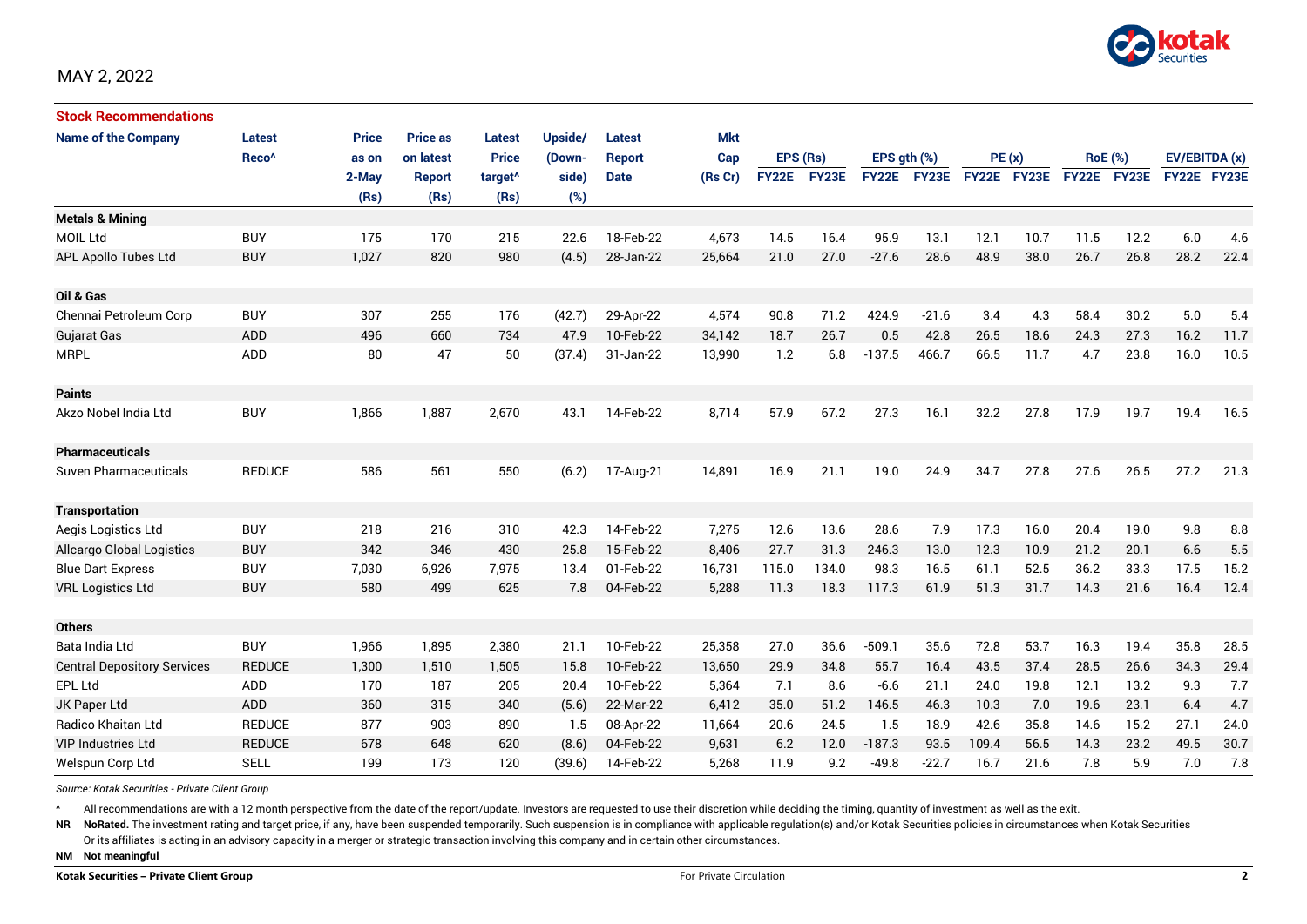

# MAY 2, 2022

# **RATING SCALE (PRIVATE CLIENT GROUP)**

#### **Definitions of ratings**

| <b>BUY</b>       | $\overline{\phantom{0}}$ | We expect the stock to deliver more than 15% returns over the next 12 months                                                                                                                                                                                                                                                                                                                                                     |
|------------------|--------------------------|----------------------------------------------------------------------------------------------------------------------------------------------------------------------------------------------------------------------------------------------------------------------------------------------------------------------------------------------------------------------------------------------------------------------------------|
| <b>ADD</b>       |                          | - We expect the stock to deliver $5\%$ - 15% returns over the next 12 months                                                                                                                                                                                                                                                                                                                                                     |
| <b>REDUCE</b>    | $-$                      | We expect the stock to deliver -5% - +5% returns over the next 12 months                                                                                                                                                                                                                                                                                                                                                         |
| <b>SELL</b>      |                          | - We expect the stock to deliver $\lt$ -5% returns over the next 12 months                                                                                                                                                                                                                                                                                                                                                       |
| <b>NR</b>        | $-$                      | Not Rated. Kotak Securities is not assigning any rating or price target to the stock.                                                                                                                                                                                                                                                                                                                                            |
|                  |                          | The report has been prepared for information purposes only.                                                                                                                                                                                                                                                                                                                                                                      |
| <b>SUBSCRIBE</b> | $\overline{\phantom{0}}$ | We advise investor to subscribe to the IPO.                                                                                                                                                                                                                                                                                                                                                                                      |
| <b>RS</b>        | $-$                      | Rating Suspended. Kotak Securities has suspended the investment rating and price target for this stock, either because there is not a sufficient fundamental basis for determining, or there<br>are legal, regulatory or policy constraints around publishing, an investment rating or target. The previous investment rating and price target, if any, are no longer in effect for this stock and<br>should not be relied upon. |
| <b>NA</b>        |                          | $-$ Not Available or Not Applicable. The information is not available for display or is not applicable                                                                                                                                                                                                                                                                                                                           |
| <b>NM</b>        | $-$                      | Not Meaningful. The information is not meaningful and is therefore excluded.                                                                                                                                                                                                                                                                                                                                                     |
| <b>NOTE</b>      | $-$                      | Our target prices are with a 12-month perspective. Returns stated in the rating scale are our internal benchmark.                                                                                                                                                                                                                                                                                                                |

# **FUNDAMENTAL RESEARCH TEAM (PRIVATE CLIENT GROUP)**

| <b>Shrikant Chouhan</b>                                                                                | <b>Arun Agarwal</b>                                                                                             | <b>Amit Agarwal, CFA</b>            | <b>Hemali Dhame</b>      |
|--------------------------------------------------------------------------------------------------------|-----------------------------------------------------------------------------------------------------------------|-------------------------------------|--------------------------|
| <b>Head of Research</b>                                                                                | Auto & Auto Ancillary                                                                                           | <b>Transportation, Paints, FMCG</b> | Banking & Finance        |
| shrikant.chouhan@kotak.com                                                                             | arun agarwal@kotak.com                                                                                          | agarwal.amit@kotak.com              | Hemali.Dhame@kotak.com   |
| +91 22 6218 5408                                                                                       | +91 22 6218 6443                                                                                                | +91 22 6218 6439                    | +91 22 6218 6433         |
| <b>Jatin Damania</b>                                                                                   | Purvi Shah                                                                                                      | <b>Rini Mehta</b>                   | K. Kathirvelu            |
| Metals & Mining, Midcap                                                                                | Pharmaceuticals                                                                                                 | <b>Research Associate</b>           | <b>Support Executive</b> |
| jatin.damania@kotak.com                                                                                | purvi.shah@kotak.com                                                                                            | rini.mehta@kotak.com                | k.kathirvelu@kotak.com   |
| +91 22 6218 6440                                                                                       | +91 22 6218 6432                                                                                                | +91 80801 97299                     | +91 22 6218 6427         |
| <b>Sumit Pokharna</b><br>Oil and Gas, Information Tech<br>sumit.pokharna@kotak.com<br>+91 22 6218 6438 | Pankaj Kumar<br><b>Construction, Capital Goods &amp; Midcaps</b><br>pankajr.kumar@kotak.com<br>+91 22 6218 6434 |                                     |                          |

### **TECHNICAL RESEARCH TEAM (PRIVATE CLIENT GROUP)**

| <b>Shrikant Chouhan</b>    | <b>Amol Athawale</b>    |  |
|----------------------------|-------------------------|--|
| shrikant.chouhan@kotak.com | amol.athawale@kotak.com |  |
| +91 22 6218 5408           | +91 20 6620 3350        |  |
|                            |                         |  |

**Sayed Haider** Research Associate [sayed.haider@kotak.com](mailto:sayed.haider@kotak.com) +91 22 62185498

### **DERIVATIVES RESEARCH TEAM (PRIVATE CLIENT GROUP)**

+91 22 6218 5497 +91 33 6615 6273

**Sahaj Agrawal Prashanth Lalu Prasenjit Biswas, CMT, CFTe** [sahaj.agrawal@kotak.com](mailto:sahaj.agrawal@kotak.com) [prashanth.lalu@kotak.com](mailto:prashanth.lalu@kotak.com) [prasenjit.biswas@kotak.com](mailto:prasenjit.biswas@kotak.com)